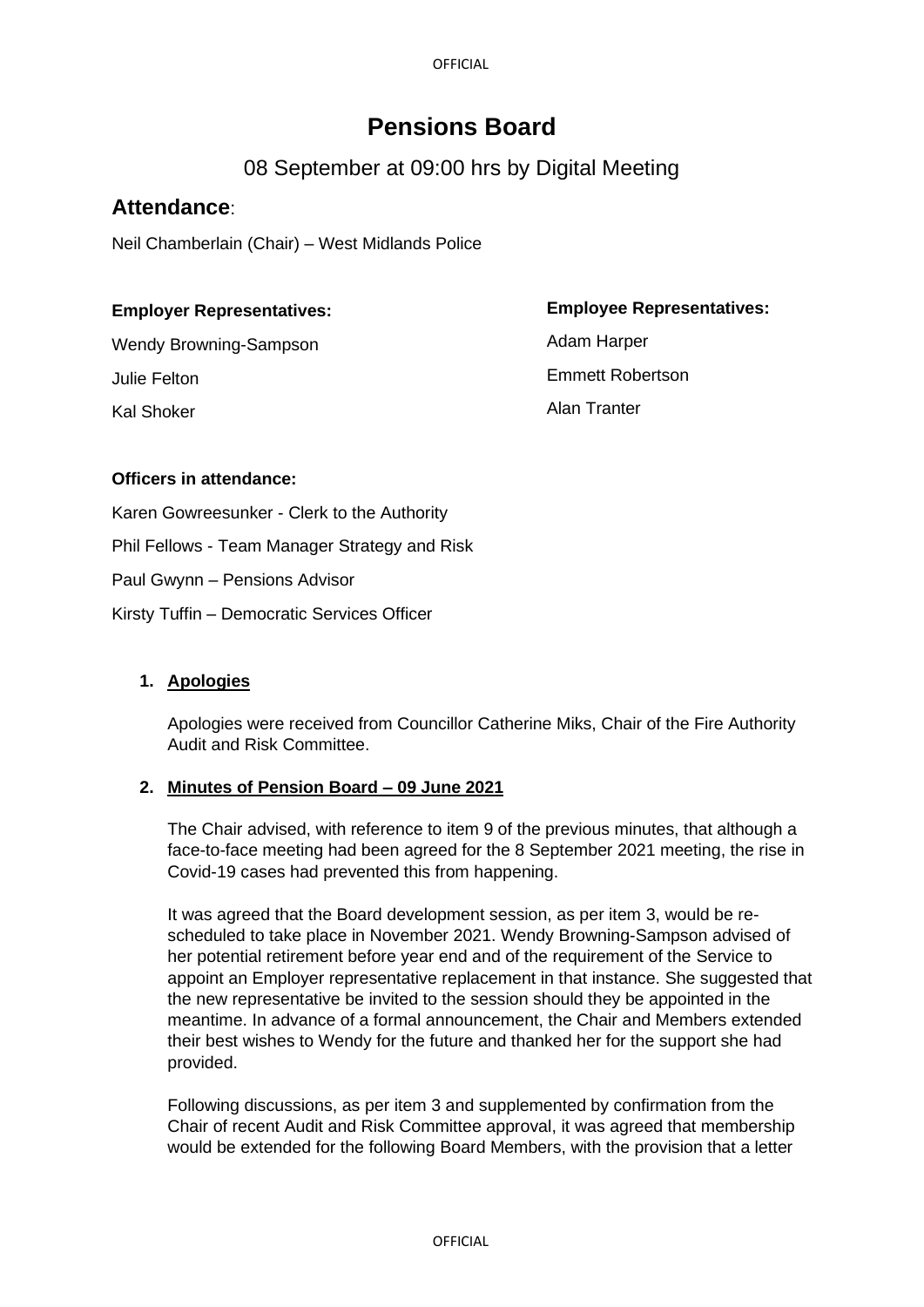be circulated to Members advising them of the potential membership extension and no concerns be raised:

- Alan Tranter and Adam Harper, until March 2023.
- Emmett Robertson, until March 2022 having expressed to limit the period of his service on the Board.

Resolved:

- 1. That the minutes of the Pension Board held on 9 June 2021 be approved as a correct record of proceedings.
- 2. That it be agreed that the Board development session be re-scheduled to take place in November 2021.
- 3. That it be agreed membership be extended for the following Board Members, with the provision that a letter be circulated to Members advising them of the potential membership extension and no concerns be raised:
	- Alan Tranter and Adam Harper, until March 2023.
	- Emmett Robertson, until March 2022.
- 4. That the process for recruitment of the Employer representative be determined by the Statutory Officers of the Service and confirmed to the Board.

### **3. Chair's verbal report on Audit and Risk Committee – 19 July 2021**

The Chair advised the Board that the Audit and Risk Committee had considered the composition of the Board and acknowledged its strength of commitment and advice during its response to the Covid-19 pandemic. The Board had been perceived as challenging the Committee in a constructive manner, enabling an assurance to its decision-making role as Scheme Manager. The Chair of Audit and Risk Committee had recognised the need for increased liaison with the Pension Board moving forward; the need for the Audit and Risk Committee and Pension Boards management of risk to be integrated was highlighted. Board Members were made aware that a revised report on Immediate Detriment would be considered at the next Audit and Risk Committee, due to take place on Monday 27 September.

Resolved:

1. That the Chairs verbal update on Audit and Risk Committee – 19 July 2021, be noted.

#### **4. Remedy**

Upon request of the Board, Paul Gwynn re-affirmed of the proposed timescales to progress resolution of Remedy. In addition, he advised of an Immediate Detriment – Contributions Holiday report, due to be taken to Audit and Risk Committee on Monday 27 September. The recommendations of the report would seek Scheme Manager approval to reverse their decision at the Committee held on 19 July 2021, specifically that the 10th June 2021 Home Office guidance is not followed for cases where a member is eligible for a "contribution holiday" under the rules of the 1992 Scheme and relevant cases are to be treated in the same way as they were prior to the updated guidance issued on 10th June 2021. The Board were re-assured that the decision to potentially reverse the decision had been a result of the possible impact it may have on individuals and other Fire and Rescue Service not seeking to apply the updated guidance.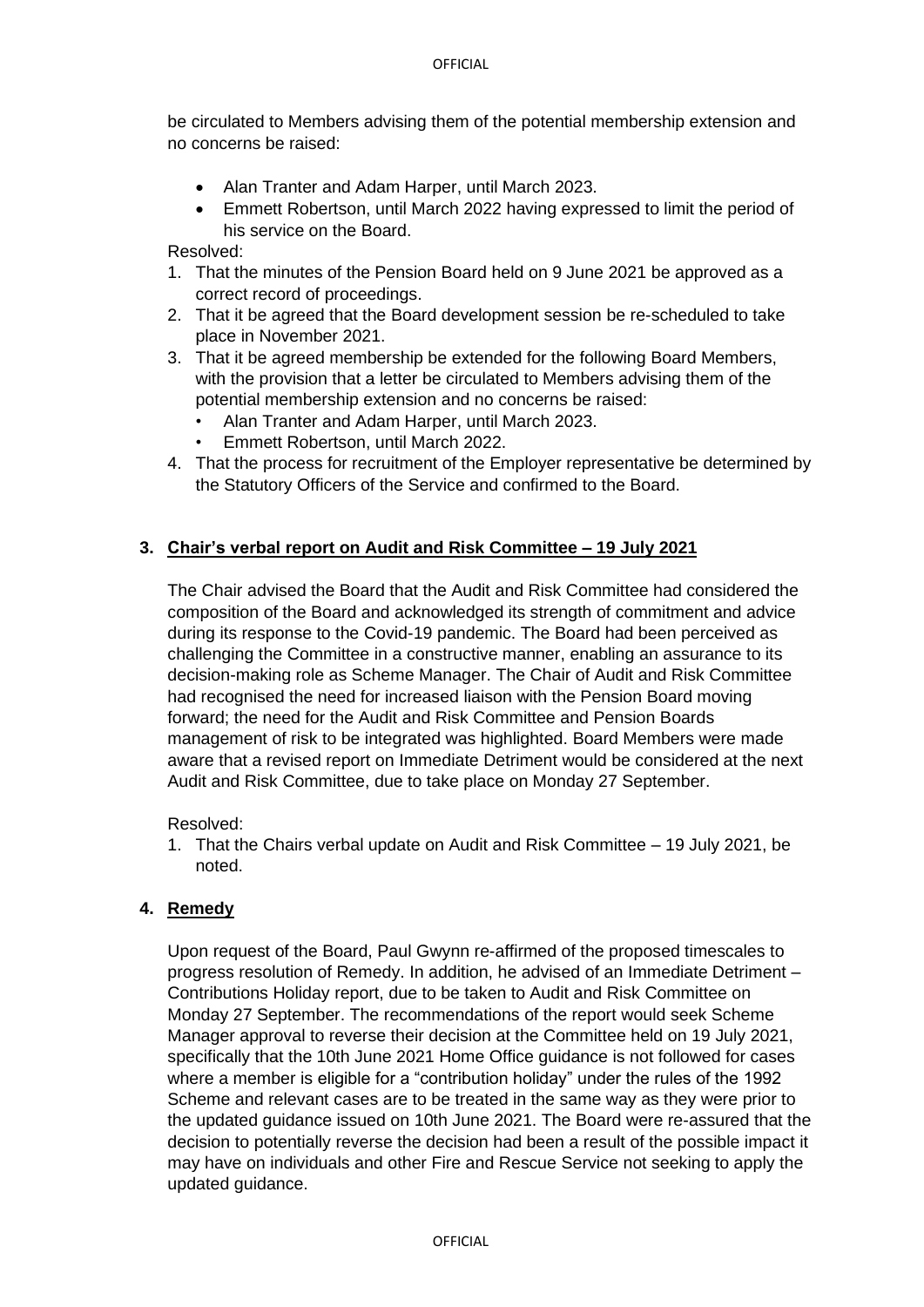The provision of Annual Benefits Statements was discussed. Statements to all Active Members had been published to the deadline set, however there were approximately 150 Deferred Members who were not in receipt due to an administrative oversight and resourcing capacity. It was agreed that Paul Gwynn would email Pension Board members to advise of the completion of Annual Benefit Statements being circulated to deferred Members. Paul Gwynn was requested to report the failure to complete circulation of statements to the Pension Regulator on behalf of Pension Board. The Chair requested receipt of an email to confirm completion of statement provision and reporting to Regulator. The Board were reassured that in 2022 Annual Benefits Statements would be issued online and online estimates would be provided to Pension Scheme Members to prevent a delay in statements being in the future. Funding had also been provided by the Government, some of which had been used to employ a fourth Member to the Pensions Team to help deal with the impact of Remedy and the additional resources this would require. It was agreed that a status report be provided at the next Pension Board meeting outlining the controls put in place to prevent failings taking place in the future and key data on the Annual Benefit Statements to Deferred Members.

It was agreed that the Chair would meet with Mike Griffiths in the upcoming weeks to discuss all points raised by Pension Board members regarding Remedy and look to develop a plan to present at a future Pension Board meeting.

It was agreed that the Chair, Phil Fellows and Kirsty Tuffin would meet to discuss the development of a Pension Board workplan prior to the December Pension Board meeting. The Plan would be similar in purpose and design to that used by Committees of the Fire and Rescue Authority.

#### Resolved:

- 1. That the update on Remedy be noted.
- 2. That it be agreed that Paul Gwynn would email Pension Board members to advise of the completion of Annual Benefit Statements being circulated to Deferred Members.
- 3. That it be agreed that Paul Gwynn would report the failings of uncompleted circulation of Annual Benefit Statements to the Pension Regulator on behalf of Pension Board. An email would be circulated to the Chair of Pension Board once complete.
- 4. That it be agreed that Paul Gwynn provide a status report at the next Pension Board meeting outlining the controls put in place to prevent failings taking place in the future and key data on the Annual Benefit Statements to Deferred Members.
- 5. That it be agreed that the Chair would meet with Mike Griffiths in the upcoming weeks to discuss all points raised by Pension Board members regarding Remedy and look to develop a plan to present at a future Pension Board meeting.
- 6. That it agreed that the Chair, Phil Fellows and Kirsty Tuffin would meet to discuss the Pension Board workplan prior to the December Pension Board meeting.

#### **5. Risk Register**

Julie Felton presented the Pension Board Risk Register advising that feedback following the June Pension Board meeting had all been incorporated into the